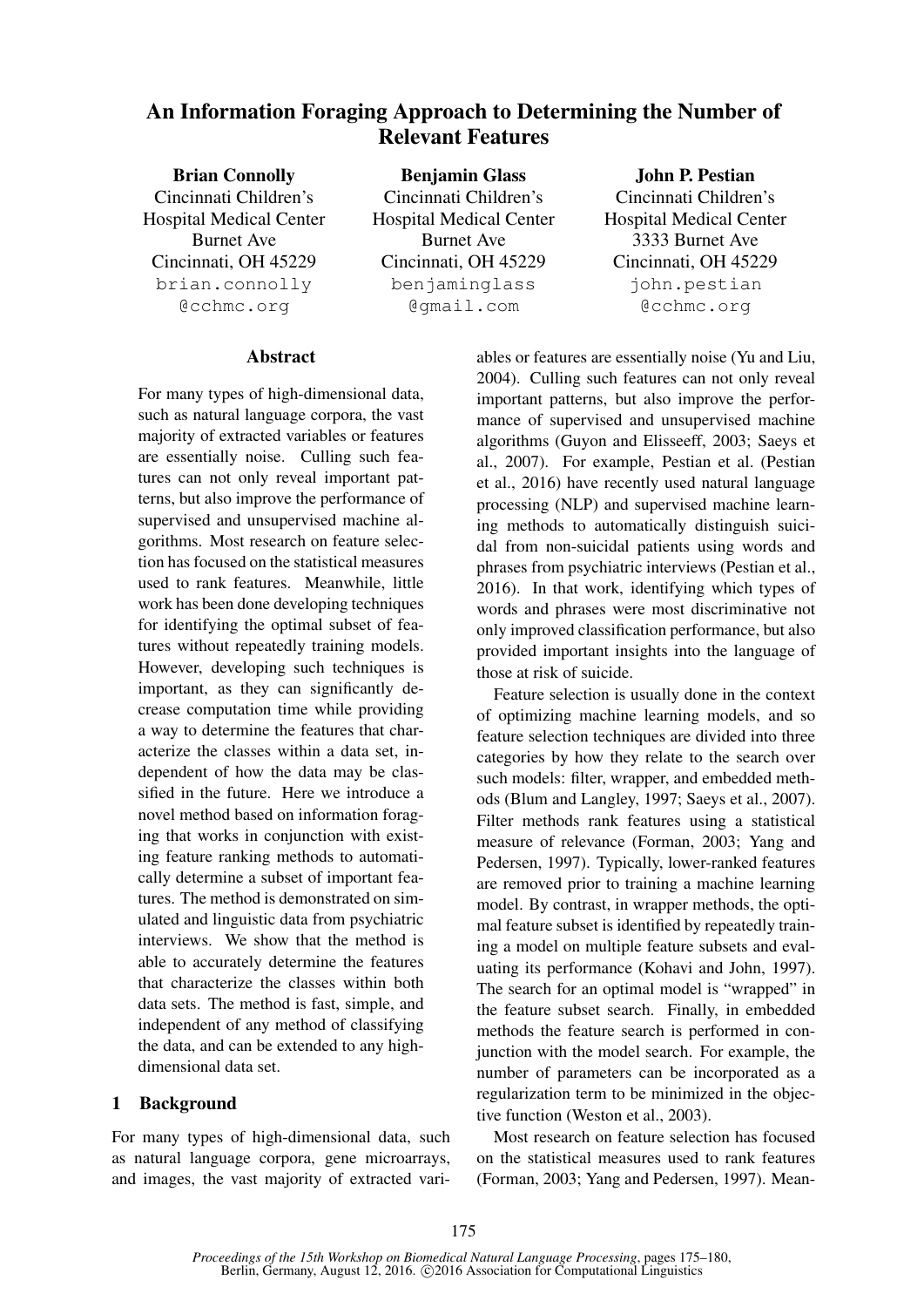while, little work has been done developing techniques for identifying the optimal subset of features without repeatedly training models (Koller and Sahami, 1996; Ding and Peng, 2005). However, developing such techniques is important, as they can significantly decrease computation time while providing a way to determine the features that characterize classes within a data set, independent of any classification method.

Here we introduce a novel method based on information foraging that works in conjunction with existing feature ranking methods to automatically determine a subset of important features. Information foraging is a behavioral model for maximizing the rate of attaining valuable information (Pirolli and Card, 1999). It assumes that useful information exists in a patchy structure, where the diminishing return of a continued search in a patch must be balanced with the time cost of moving to a new patch.

The utility of our approach is best demonstrated with an example of a typical feature selection approach for text classification. Suppose a large data set of text documents is divided into multiple classes. We want to classify documents into the correct categories using word frequencies. Typically, a text data set may contain many thousands of unique words, most of which have no discriminative power (Scott and Matwin, 1999). Feature selection is used to determine the features that best discriminate between the classes, thereby optimizing classifier performance. A univariate filter method, such as information gain (Fano and Wintringham, 1961) for discrete data, or Analysis of Variance (ANOVA) (Michel et al., 2008) for continuous variables, may be applied to rank the features by their discriminative power. A subset of top-ranked features are then chosen based on some ad-hoc threshold, or by using a wrapper method, where classifiers are built using various sets of top ranked features. The classifier with the best performance then determines the best feature subset. Classifier performance is evaluated using some flavor of bootstrapping, potentially making this method computationally expensive.

In this scenario, the optimal number of features is defined by both the method of ranking features and the classifier; there is no 'objective' determination of which features characterize the classes.

From a computational perspective, no matter how efficient the subset search strategy, a wrapper or embedded method which entails training models will be more costly than a univariate filter subset selection which runs in O(N) time. Other work on filter-only methods for subset selection has been primarily multivariate, identifying correlations between variables and eliminating redundant ones. Hall and Smith (Hall and Smith, 1997) used Pearson's correlation for forward selection filtering, with good results on fairly lowdimensional data. Others (Koller and Sahami, 1996; Yu and Liu, 2004; Ding and Peng, 2005) have used Markov blanket filtering to iteratively remove redundant features via backward elimination. These generally have a complexity of  $O(N^2)$ .

In this work, we show the proposed foragingbased feature selection leads to performance gains comparable to wrapper methods on a text classification task, while running in linear time. In addition, the algorithm is useful simply for the objective identification of a relevant feature subset, since it is deterministic and entirely independent of the choice of learning algorithm. Further, the method is not tied to a particular feature ranking method, but rather it simply provides a method of determining the optimal number of features *given* a ranking method.

## 2 Theory

The method of selecting the number of features is based on the Holling's Disk equation (Holling, 1959), which has been used to explain the foraging behavior of both animals (Stephens, 1990; Stephens and Krebs, 1986) and humans (Winterhalder and Smith, 1992). It has also been useful in understanding information foraging (e.g., in web searches (Pirolli, 2007)). The equation is dependent on three variables: the time spent gathering energy from a certain food type  $i$  ( $t_{Wi}$ ), the amount of time it takes to travel to that food type  $1/\lambda_i$ , and the energy gained from that food type  $(g_i(t_{Wi}))$ . The overall rate of gain for k food sources is then

$$
R(k) = \frac{\sum_{i=1}^{k} \lambda_i g_i(t_{Wi})}{1 + \sum_{i=1}^{S} \lambda_i t_{Wi}}.
$$
 (1)

Given S food types, the optimal diet is then found through an algorithm suggested by (Stephens and Krebs, 1986). In this algorithm, the profitability of the food type, given by  $g_i(t_{Wi})/t_{Wi}$ , is ranked so that  $g_1(t_{W1})/t_{W1} > g_2(t_{W2})/t_{W2} > ... >$  $g_S(t_{WS})/t_{WS}$ . Food types are added until the rate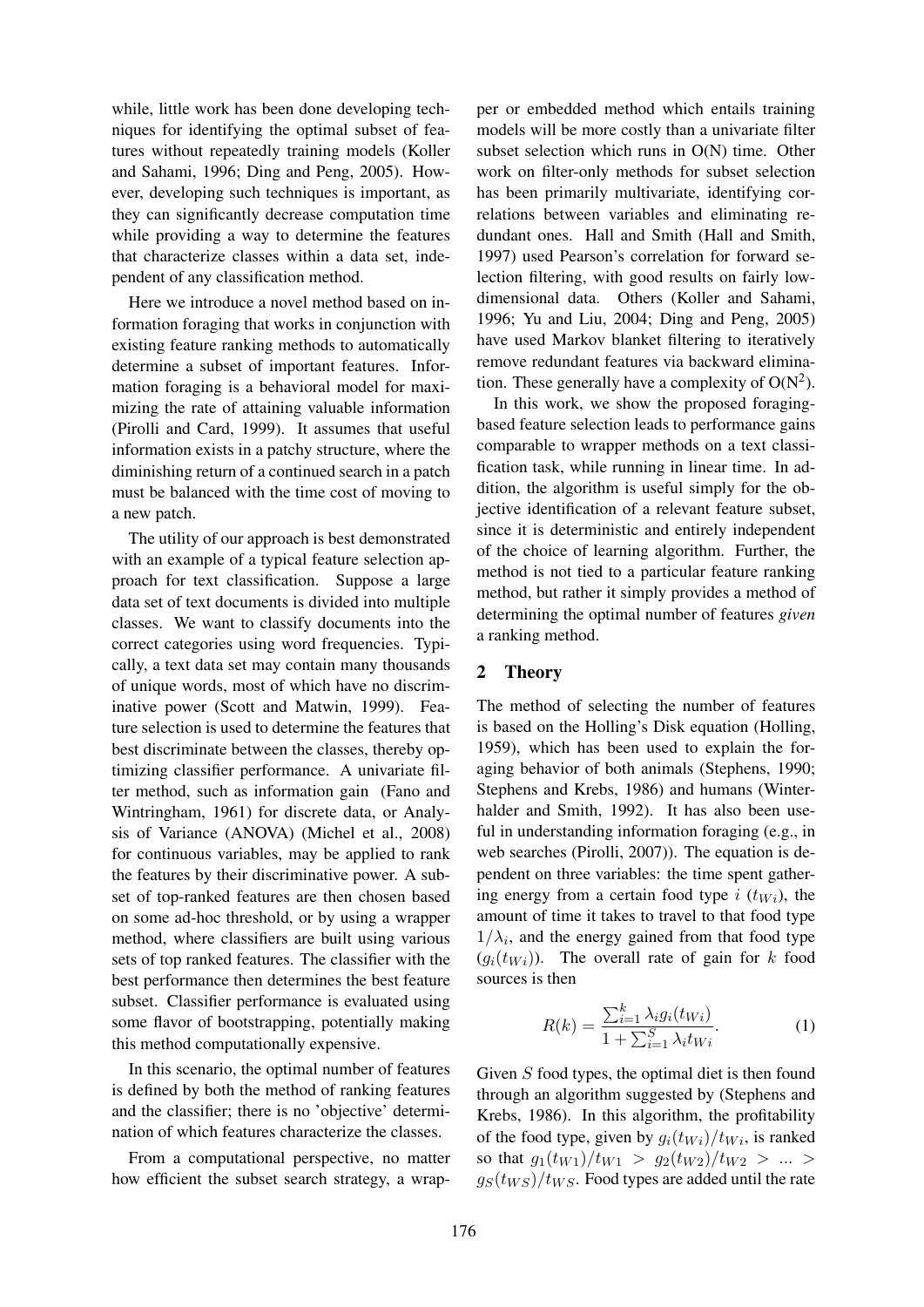of gain for a type of top  $k$  food types is greater than the  $k + 1$  food type; that is, until

$$
R(k) > g_{k+1}/t_{Wk+1}.
$$
 (2)

For our purposes, feature subset selection is modeled as a diet optimization task, where features are represented by food types, and a diet is a subset of features. Each feature or food type added to the diet may add gain in terms of the informativeness of the feature, but entails cost in terms of sparseness.

In the present work, the gain is defined by the *informativeness* obtained from feature i, which is broadly defined by any parametrization of the statistical differences between classes. As the class differences for a given feature will be defined in this work as a p-value, we choose two definitions of informativeness which increase with the differences between classes:  $1 - p_X$  and  $1/p_X$ , where  $p<sub>X</sub>$  is defines as the p-value from either the KStests or ANOVA. The time between food types is taken as the mean number of data points between appearances of feature  $i$  (Jones, 1987), where each data point equals one time unit. The time spent gathering energy from a food type is arbitrarily set to unity for all  $i$  ( $t_{Wi} = 1$ );  $\lambda_i$  is defined as

$$
\lambda_i = \frac{\text{Sum of Non} - \text{ZeroFrequencies for Feature } i}{\text{TotalDataPoints}}. \tag{3}
$$

This is the same equation as the reciprocal of the mean time between failures, where "failures" are taken to be non-zero feature frequencies.

## 3 Experiments

The method is demonstrated on two kinds of data: simulated data sets and a linguistic data set from a clinical trial.

The goal of the simulated experiments is to show that the method is able to accurately identify subsets of features with inter-class statistical differences. In these experiments, the performance of the algorithm is evaluated based on its ability to accurately identify these subsets. The goal of demonstrating the method on clinical trial data is to evaluate the method within a more realistic context of a wrapper method applied to linguistic data. Evaluating the method's performance on such data also illustrates its behavior on data containing redundant and correlated features.

Each simulated data set is comprised of data points from two classes. (The number of data are kept small to reflect the small sample sizes typically found in clinically annotated NLP data sets (Hutton, 2012).) The data from the first class (class A) are generated from a Gaussian distribution with mean 0 and standard deviation  $\sigma$ . The data from the second class (class  $B$ ) are generated from two Gaussian distributions;  $f \times 100\%$  of the features are generated with mean 1 and standard deviation  $\sigma$ , while the rest of the features are generated in the same fashion as those from class A, with mean 0 and standard deviation  $\sigma$ . In this way,  $f \times 100\%$  of the features are generated with interclass differences.

The performance of the algorithm is then evaluated as a function of the definition of gain, sparsity of the data  $(s)$ , the total number of features (F), number of features with statistical differences  $(f)$ , and statistical differences between features (parameterized by  $\sigma$ ). The gain is define in four ways: as 1-p-value from the Kolmogorov-Smirnov test (Darling, 1957) (1 –  $p_{KS}$ ), 1-p-value from ANOVA (Fisher, 1992) (1 $-p_{ANOVA}$ ), and the reciprocal of the KS and ANOVA p-values  $(1/p_{KS})$ and  $1/p_{ANOVA}$ , respectively). The influence of  $\lambda_i$ is also studied by setting it to its empirical value and to unity. When they are not being varied, the default values for F, s,  $\sigma$  and f are: 1,000, 0.5, 0.2 and 0.5, respectively.

The data from the clinical trial are derived from the Suicide Thought Markers study (Pestian et al., 2016). In this study, three hundred seventy-nine adults and adolescents from Cincinnati Childrens Hospital Medical Center (CCHMC), University of Cincinnati (UC), and Princeton Community Hospital (PCH) were enrolled during the course of the study between October 2013 and March 2015. Participants were evenly divided into three subject groups: suicidal, patients with mental illness, and controls. Suicidal subjects consisted of patients who presented in the Emergency Department (ED) with suicidal ideation or behaviors; the mental illness group was not suicidal, but had a mental health diagnosis; and the control group had no mental illness diagnosis and was not suicidal.

Subjects were then asked five open-ended, ubiquitous questions (UQs) (Pestian, 2010; Pestian et al., 2015): Do you have hope?, "Do you have any fear?", "Do you have any secrets?", "Are you angry?", and "Does it hurt emotionally?". These questions were intended to stimulate conversation for language sampling, and would later form the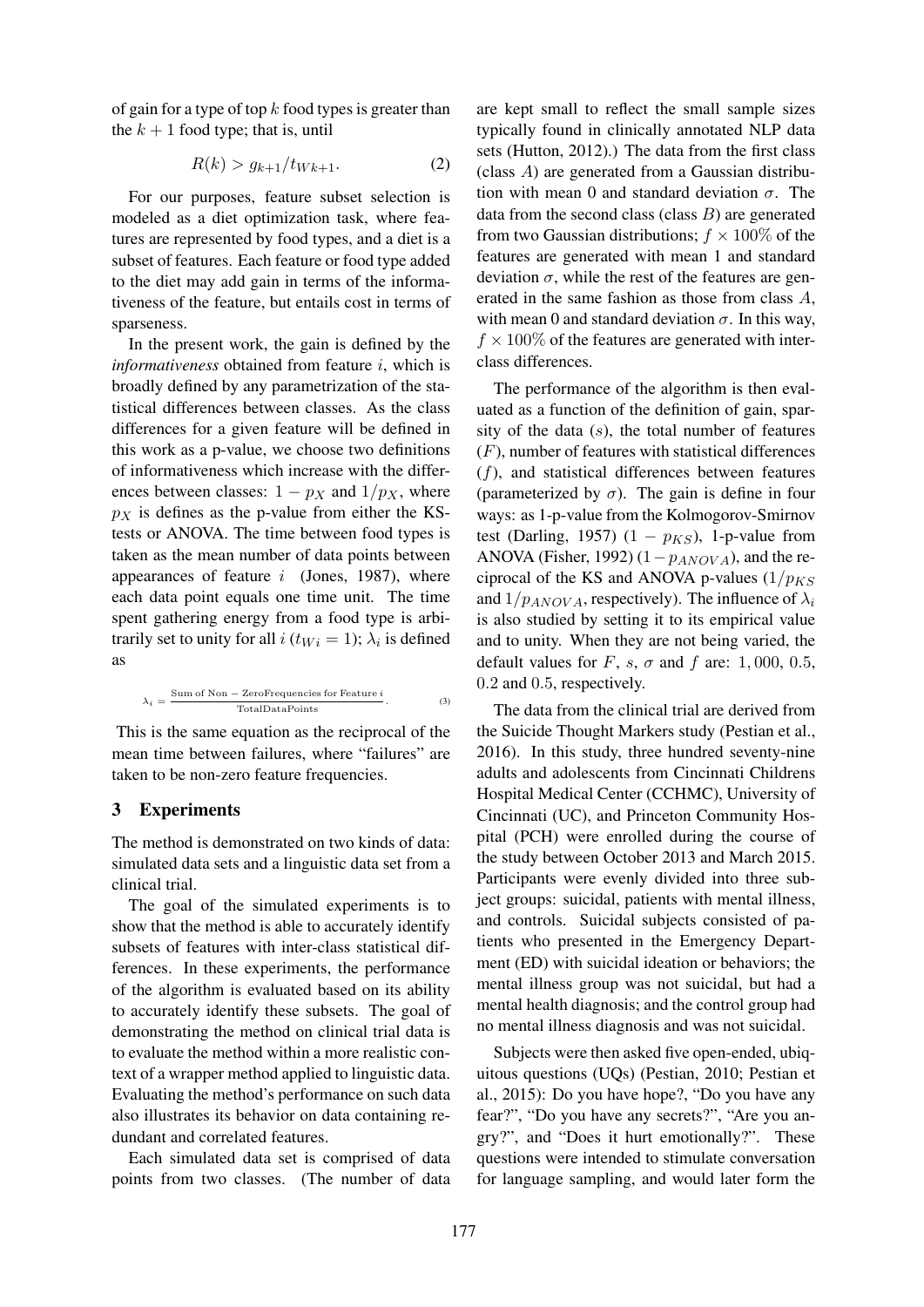basis of the training sample for the machine learning algorithm. The interviews were transcribed and the subjects words were extracted in a systematic way.

For classification purposes, each subject was characterized by (1) their subject group and (2) a vector of word (1-gram) frequencies. Due to the extreme variability of word frequencies and interview lengths, the frequencies were normalized to smooth the frequency distributions and lessen the classifiers sensitivity to interview length. The word frequencies were therefore logarithmically  $(log(x+1))$  transformed to smooth the frequencies, and further L2-normalized at the subject level as to base the classification on relative word frequencies.

Only suicidal and control patients are used in the present work. To test the method on various sizes and types of data, the data are split three ways: patients from CCHMC (pediatric patients), patients from PCH and UC (adults patients), and patients from all three hospitals. In the end, 2,471, 4,788, and 5,457 unique words were extracted over 84, 169, and 253 suicidal and control subjects from CCHMC, PCH and UC, and all hospitals, respectively.

The number relevant of features are then evaluated using the method presented in this work, and a wrapper method whereby the performance of Support Vector Machine (SVM) classifiers are evaluated using LOO cross-validation. Note the classifications here are simplified versions of the classifications in (Pestian et al., 2016); for instance, the features here are not partitioned based on the questions.

## 4 Results

Figure 1 show the  $F_1$  scores for selecting features, varying the total number of features (F), the matrix sparsity (s),  $\sigma$ , and the fraction of features with statistical differences. The method is able to determine the features with significant features of a large parameter space when  $1 - p<sub>X</sub>$  defines the gain. On the other hand, when the reciprocal pvalues are used, the method fails spectacularly, indicating that  $p<sub>X</sub>$  must be bounded or it must possess a more direct statistical interpretation. This aside, performance is, to a degree, invariant to the type of statistic used; the KS test p-value performs better when the matrix is sparse, while the ANOVA p-value works better when the statistical

differences are small. This may be less of a reflection on the method, and more to do with the KS test's ability to detect differences in small data samples, and ANOVA's ability to detect statistical differences when the distributions are Gaussian.



Figure 1: The  $F_1$  score for identifying the features in simulated as a function of  $F$ , s,  $\sigma$ , and f. These scores are evaluated using varying definitions of gain:  $1/p_{ANOVA}$  (squares),  $1/p_{KS}$  (circles),  $1$  $p_{ANOVA}$  (triangles), and  $1 - p_{KS}$  (diamonds).

Figure 2 shows the same plots with the mean time between patches set to unity ( $\lambda_i = 1$ ). The two sets of figures look nearly identical indicating that  $\lambda_i$  does not play a significant role in determining the number of features.

Figure 3 shows the area under the crossvalidated receiver operating curve (AROC) of the SVM classifier as a function of the number of topranked features. The number of features determined by our method, along with the corresponding AROC, are circled on these plots. In these plots, the relevant number of features are the minimal number of features that optimize classifier performance. When the KS test p-values are used for the gain, the method is unable to predict the optimal features. However, the oscillating performance as the number of features increase indicate the KS test may not be the best choice for feature ranking for this data set. In contrast, the ANOVA p-value is more stable, leading to more monotonic curves, and the method is better able to determine the optimal number of features.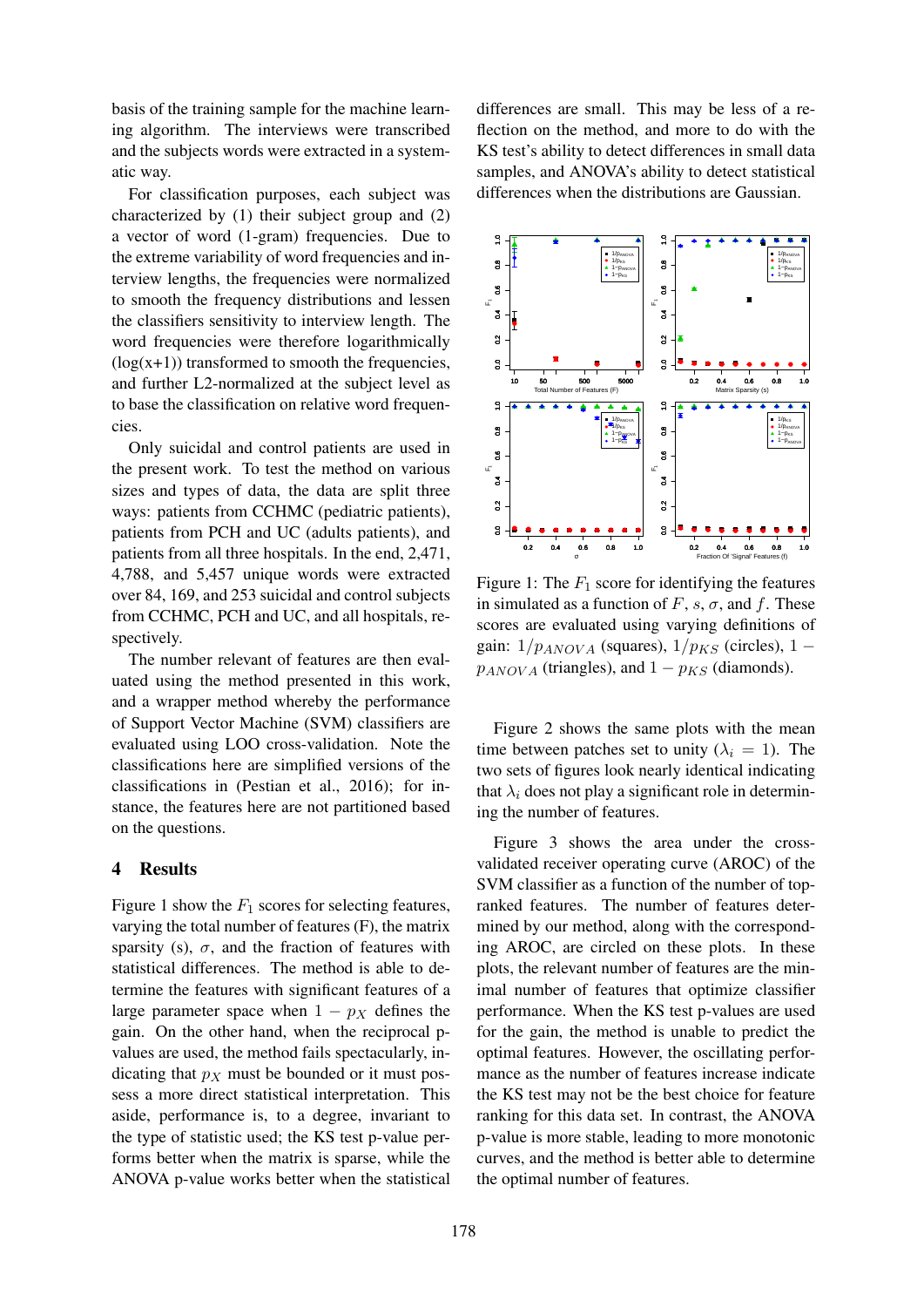

Figure 2: The plots in 1 with the mean time between patches set to unity  $(\lambda_i = 1)$ .

### 5 Discussion

The results from simulated data indicate there is some flexibility in the definition of informativeness, as long as the statistic gives a proper ranking of features and the statistic is bounded and/or possesses some statistical meaning. The results from real data reflect this conclusion, showing the method performs better when the feature ranking is more accurate. The decrease in classifier performance does not occur until a large number of features are introduced as input to the classifier, which is not shown in the figures. The focus of this study, however, is to determine whether or not the method presented is able to cull superfluous features; the point at which 'gain' in classification performance levels off clearly coincides with the number of features predicted by the method when the ANOVA method is used for feature ranking.

The bad performance of the method when the reciprocal of the p-values are used for the gain, indicates that the gain must be bounded in some way, or that the statistic must have a more direct statistical interpretation. In contrast, the simulated results suggest the method is fairly insensitive to the choice of  $\lambda_i$ , which parametrizes the sparsity of the feature.

Also, although the method is essentially built for univariate data, the performance on real data was good despite the inevitable redundancies and correlations of the features, provided the informativeness measure properly ranked the features.



Figure 3: The top plot shows the cross-validated performance of an SVM classifier as a function of the number of top features ranked according to the KS test p-value (top) and ANOVA p-value (bottom) for the CCHMC (diamonds), UC+PCH (circles), and combined data sets (squares). The number of features determined by our method, along with the corresponding AROCs, are circled.

### 6 Conclusions

We have presented a simple, fast, and effective method of determining the number of features that characterize classes within a data set where the features are univariate. We have also show it to be useful in determining the features in a linguistic data set, despite the features' inherent redundancies and correlations.

While the method was show to properly identify features that characterize features with interclass statistical differences, its performance is better when the statistic is able to effectively rank the features in terms of statistical relevance. We have also shown that it performs better when pvalues are used, as opposed to their reciprocal, showing the definition of informativeness is important. Whether this is because a p-value is a bounded positive number less than 1 or because it has a direct statistical interpretation merits exploration. For instance, the question remains, could any statistic that effectively rank features be inserted into a softmax function and be used to parameterize gain? Also, the method would doubtlessly perform better if correlations and redundancies were somehow accounted for, possibly